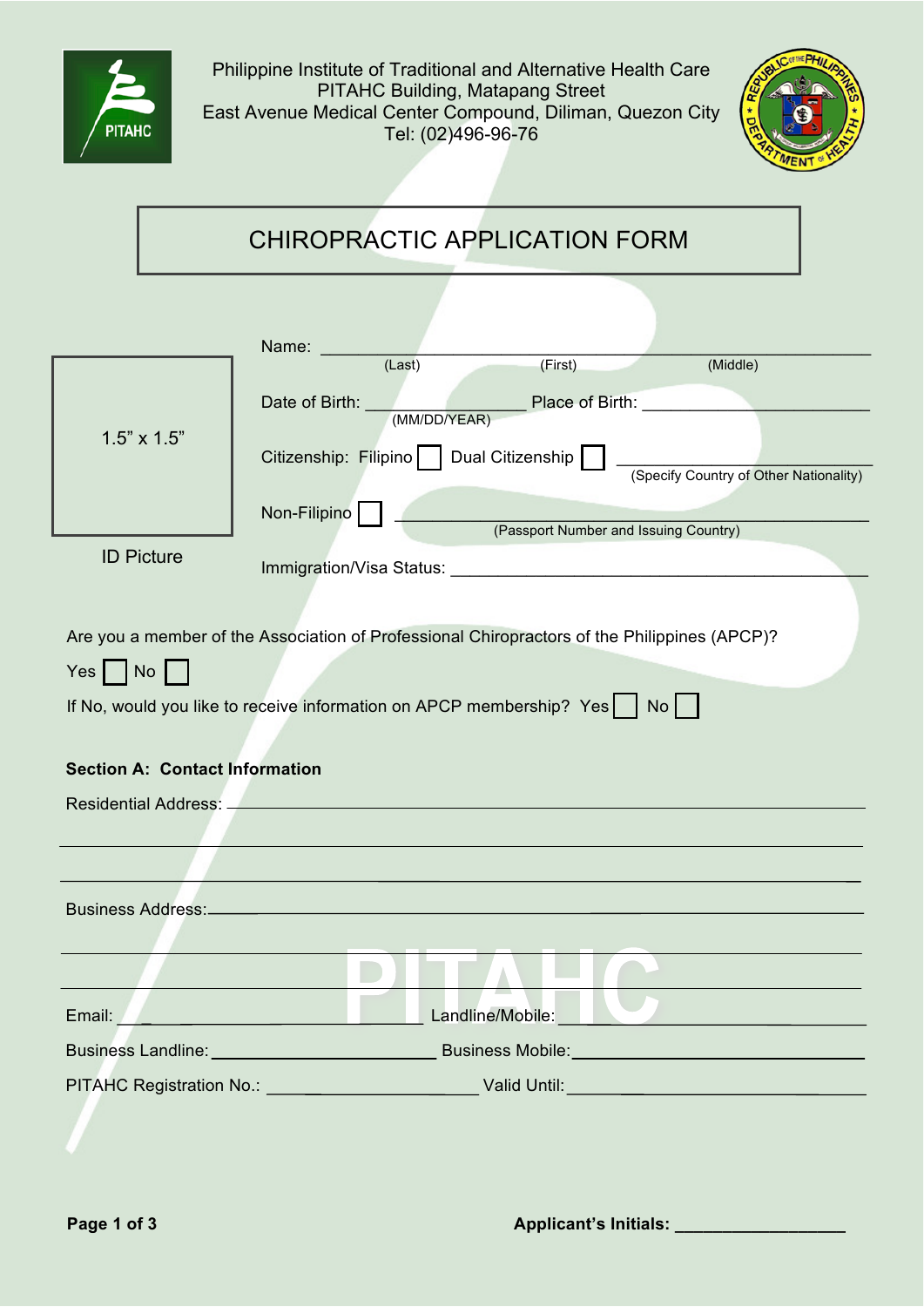

Philippine Institute of Traditional and Alternative Health Care PITAHC Building, Matapang Street East Avenue Medical Center Compound, Diliman, Quezon City Tel: (02)496-96-76



# **Section B: Educational Background (Please indicate College/University level or higher only)**

| <b>Degree Course</b> | <b>Name of Institution</b> | <b>Date of Completion</b> |
|----------------------|----------------------------|---------------------------|
|                      |                            |                           |
|                      |                            |                           |
|                      |                            |                           |
|                      |                            |                           |
|                      |                            |                           |
|                      |                            |                           |

## **Section C: Licensure Examination**

| <b>Nature of Licensure Exam</b> | <b>Date Taken</b> | Rating |
|---------------------------------|-------------------|--------|
|                                 |                   |        |
|                                 |                   |        |
|                                 |                   |        |
|                                 |                   |        |

## **Section D: Health Care Related Work Experience (Please list from newest to oldest)**

| <b>Nature of Work Experience/Title</b> | <b>Company/Clinic/Office Name</b> | <b>Dates of Employment</b> |
|----------------------------------------|-----------------------------------|----------------------------|
|                                        |                                   |                            |
|                                        |                                   |                            |
|                                        |                                   |                            |
|                                        |                                   |                            |
|                                        |                                   |                            |
|                                        |                                   |                            |
|                                        |                                   |                            |
|                                        |                                   |                            |

## **Section E: Specialties (ie., Certifcations and/or Diplomates)**

| <b>Nature of Specialty</b> | <b>Certifcation Number</b> | Date Certified (From - To) |
|----------------------------|----------------------------|----------------------------|
|                            |                            |                            |
|                            |                            |                            |
|                            |                            |                            |
|                            |                            |                            |
|                            |                            |                            |
|                            |                            |                            |